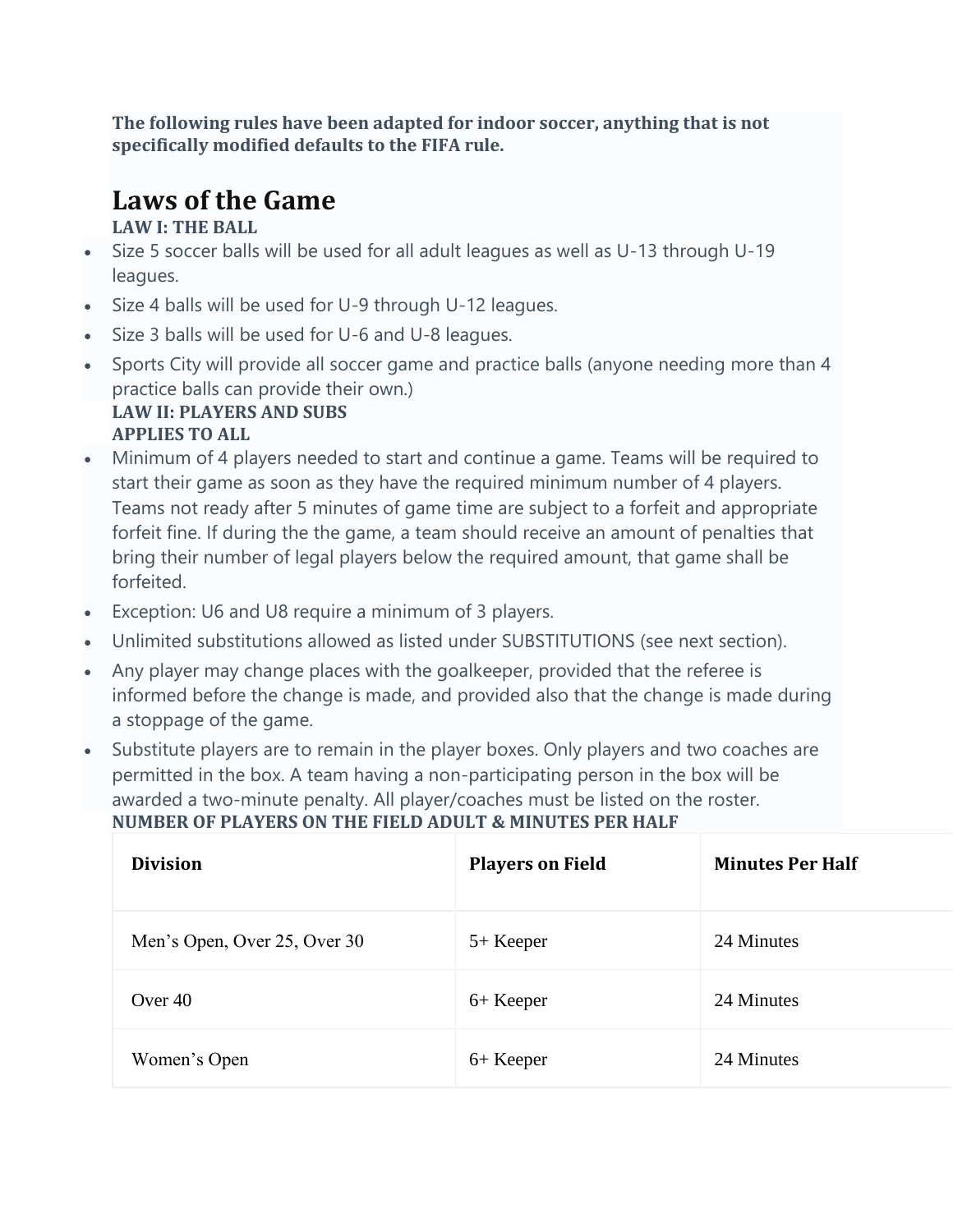| <b>Division</b>                                 | <b>Players on Field</b> | <b>Minutes Per Half</b> |
|-------------------------------------------------|-------------------------|-------------------------|
| Women's Over 25, Over 30, Over 35,<br>Over $40$ | 6+ Keeper               | 24 Minutes              |
| Coed All Leagues                                | 6+ Keeper               | 24 Minutes              |
| Men's $4v4$ All Leagues (Arena #3)              | $3+$ Keeper             | 24 Minutes              |

- All Adult Coed divisions can have no more than 3 male field players on the field at one time. The goalkeeper can be either gender, however playing a female in the goal does not allow for an extra male player to be on the field.
- All Adult Coed divisions must have at least 1 female and 1 male on the field at all times for the game to be considered Coed, otherwise the team will forfeit the game. **NUMBER OF PLAYERS ON THE FIELD YOUTH & MINUTES PER HALF**

| <b>Youth Division</b>   | <b>Field</b> | <b>Number of Players</b> | <b>Minutes Per Half</b> |
|-------------------------|--------------|--------------------------|-------------------------|
| U6 Coed                 | Arena 3      | $5 + Keepers$            | 22 Minutes              |
| U <sub>8</sub>          | Arena 3      | $5 + Keeper$             | 22 Minutes              |
| U <sup>9</sup>          | Arena 3      | $5 + Keeper$             | 22 Minutes              |
| U10                     | Arena 3      | $5 + Keeper$             | 22 Minutes              |
| U11 & U12               | Arena 1 or 2 | $6 + Keeper$             | 22 Minutes              |
| U13, U14, U15, U16, U19 | Arena 1 or 2 | $6 + Keeper$             | 22 Minutes              |
| <b>High School Coed</b> | Arena 1 or 2 | 6+ Keeper                | 22 Minutes              |

• All High School Coed divisions can have no more than 3 male field players on the field at one time. The goalkeeper can be either gender, however playing a female in the goal does not allow for an extra male player to be on the field.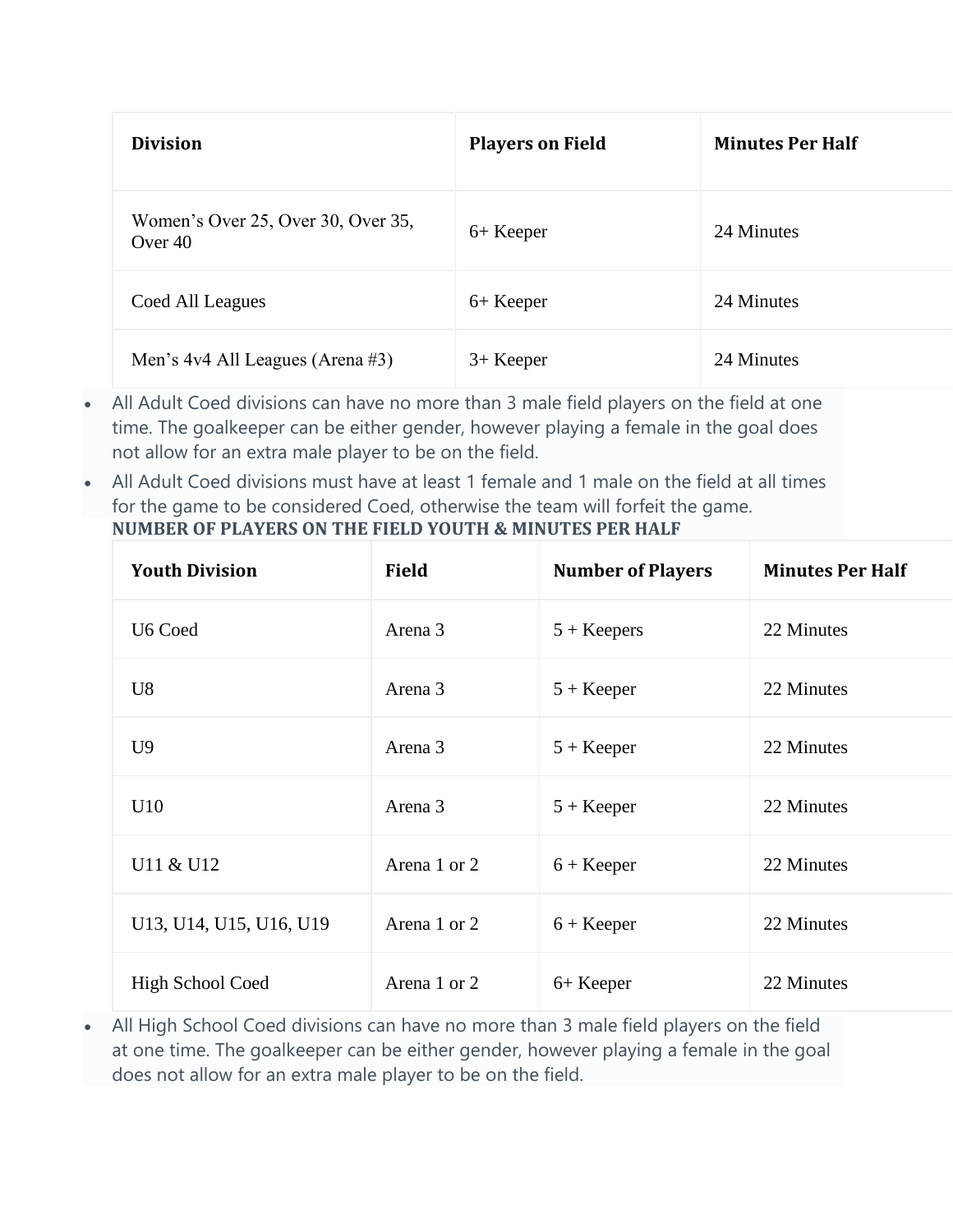• All High School Coed divisions must have at least 1 female and 1 male on the field at all times for the game to be considered Coed, otherwise the team will forfeit the game. **NUMBER OF PLAYERS ON THE FIELD FOR RESCHEDULES TAKING PLACE ON ARENA #3**

| <b>Division</b>   | <b>Players on Field</b> | <b>Minutes Per Half</b> |
|-------------------|-------------------------|-------------------------|
| U10               | 5+ Keeper               | 22 Minutes              |
| U11-U19           | $4+$ Keeper             | 22 Minutes              |
| High School Coed  | $4+$ Keeper             | 22 Minutes              |
| All Adult Leagues | $4+$ Keeper             | 22 Minutes              |

• All Coed divisions can have no more than 2 male field players on the field at one time. The goalkeeper can be either gender, however playing a female in the goal does not allow for an extra male player to be on the field.

## **SUBSTITUTIONS**

*Allowed during play:*

• Player must be within 3 feet of his/her team box door or off the field before a substitute player can come on.

*Allowed when play has ceased:*

- After a goal is scored.
- After a time penalty is awarded.
- On an injury time out.
- When the ball leaves the field of play. **LAW III: PLAYER REGISTRATION AND EQUIPMENT**
- All players must be listed on the team roster.
- Teams are required to have two sets of matching colored jerseys with 1 by 8 inch permanent numbers on the back. The two sets must be different colors,in case of color conflict. Home team is required to change in case of color conflict. Numbers are required to be legible, permanent, unique for each player, between the numbers 1-99 and a minimum of 1 inch by 8 inches. Numbers must be of a different color than the jersey and we recommend dark colored numbers if on a light colored jersey and light colored numbers if on a dark colored jersey as they must be visible from across the field. Any player who does not match his or her teammates, or does not fulfill requirements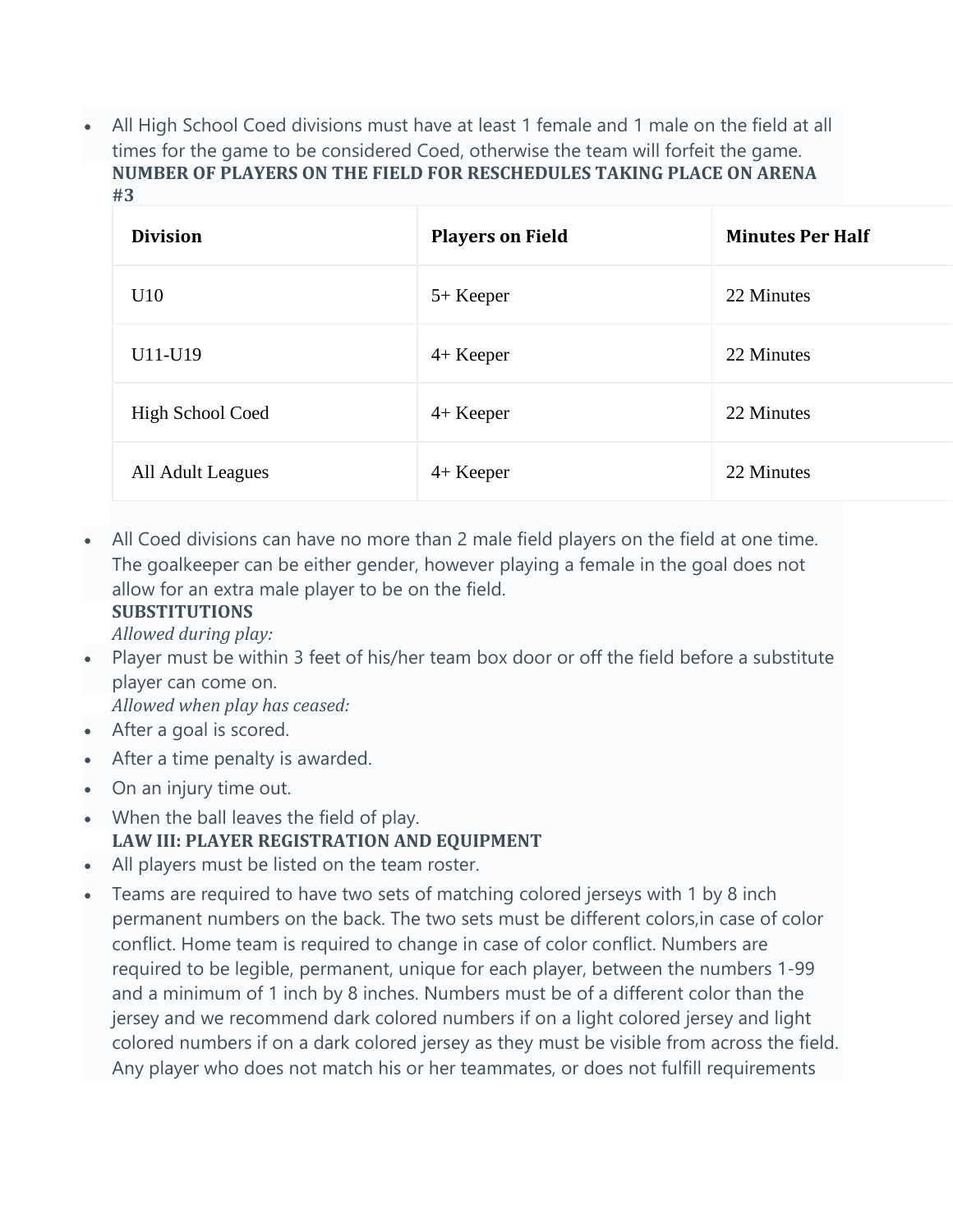will not be allowed to participate. Goalkeepers must wear a different color from all other players on the field.

- Hats, beanies or other head attire are not allowed except head bands or safety head gear. Head coverings for religious purposes are allowed provided that they are soft and do not pose a safety concern for the wearer or other players.
- No jewelry is allowed. This includes watches, bracelets, rings, and piercings. In the event that a piece of jewelry cannot be removed, it must be taped, and approved by the referee.
- Fitbits and other fitness trackers are allowed, as long as they are fully covered by a soft sweatband. Players assume all risks by wearing their devices during games. Referees will have the final say on whether or not a device is adequately covered.
- Shinguards are mandatory and must be completely covered by socks.
- Only flat soled shoes or turf shoes must be used. No studded/screw-in, or black-soled (marking) shoes allowed.
- All knee, wrist or other braces must be covered by a sleeve. Absolutely no hard casts are allowed, covered or otherwise including metal inserts.
- Eyewear: Please note that glasses are not permitted to be worn during games for the safety of all players. Contact lenses or sports goggles are approved.
- Players not on the current team roster, players without a proper valid membership, shinguards, numbered jersey or any other required equipment, will be asked to leave the field of play and their team may be assessed a time penalty at the discretion of the official.

## **LAW IV: REFEREES**

- At least one official will be present during play.
- When two or more than two officials are present, the two field officials shall have equal authority and responsibility.
- The official will keep a record of the game. **LAW V: DURATION OF GAME** *Refer to Law III for "Minutes per half"*
- A half time interval shall be 2 minutes.
- The clock shall only be stopped for serious injuries at the discretion of the referee or management.
- The clock may be stopped at the discretion of the referee when the game clock reads 2 minutes or less at the end of each half. **LAW VI: START OF PLAY**
- Kick-off will be given to the home team. Visitors will have kick off at the start of the second half.
- A kick-off will start the game and restart the game after a goal has been scored.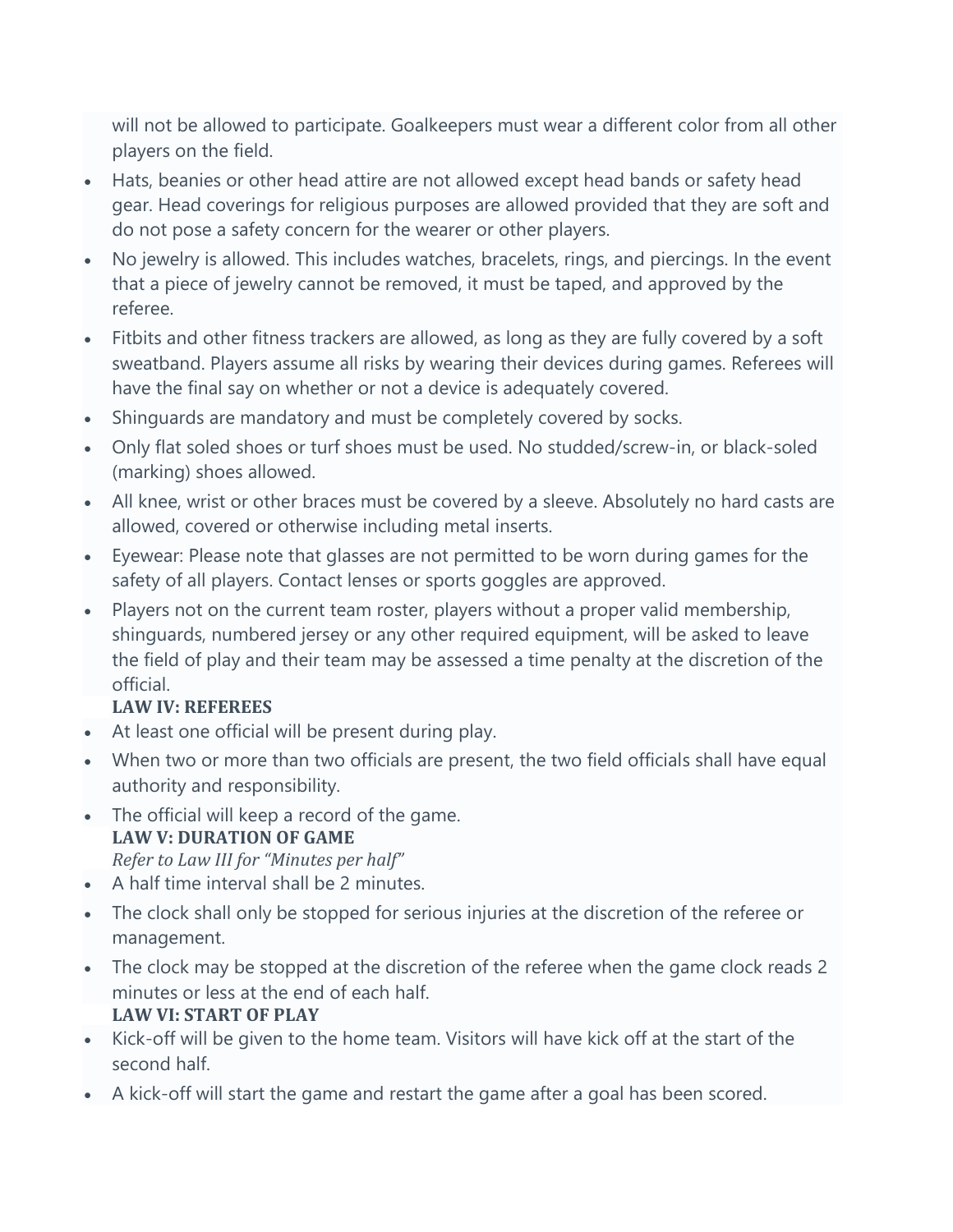- Teams will change direction at half time.
- A goal can be scored directly from a kick-off on Arena #1, Arena #2, and Arena #4 only.
- **Arena #3** Exception: No scoring directly from kickoffs **LAW VII: RESTARTS: BALL ON AND OFF FIELD** *KICK-INS*
- This is an indirect free kick; a goal may not be scored directly from a kick-in.
- Kick-ins must be taken within 2 feet of the boards at the point nearest where the ball left the field of play. The ball is considered to be out of play when it makes contact with the protective netting.
- Opposing players shall be 15 feet from the ball. (encroachment rule applies). *GOAL KICKS/THROWS*
- When the whole of the ball passes over the end perimeter wall, it shall be kicked or thrown into play from within the penalty area, by the goalkeeper or kicked into play by a member of the team. Play is not live until the ball leaves the penalty box.
- A goal can not be scored directly from such a kick. *CORNER KICK*
- When the whole of the ball passes over the end perimeter wall and was last touched by the defending team, a direct corner kick shall be awarded. The ball must be placed on the corner mark.

# **LAW VIII: BALL IN AND OUT OF PLAY**

*The ball is out of play when:*

- It has wholly crossed the perimeter wall.
- Makes contact with the out of play area (netting, building superstructure, lighting, ceiling).
- When the ball makes contact with the building superstructure, netting, lighting or ceiling, an indirect free kick will be awarded to the opposing team at the center of the nearest white line.

# **LAW IX: METHOD OF SCORING**

- A team scores a goal when the whole of the ball legally passes over the goal line between the goalposts and under the crossbar. **LAW X: THREE-LINE VIOLATION**
- No players, including the goalkeeper may propel the ball over the three lines in the air (balls played from the white line do not constitute a three-line violation).
- Penalized by awarding an indirect free kick to the opponents at the center of the first line that the ball crossed over.
- **Arena #3 Exception:** Third line violations and Ceiling violations will result in an indirect free kick for the opposing team at the half way line.

## **LAW XI: FOULS AND MISCONDUCT**

*Major Offenses (Direct free kick awarded):*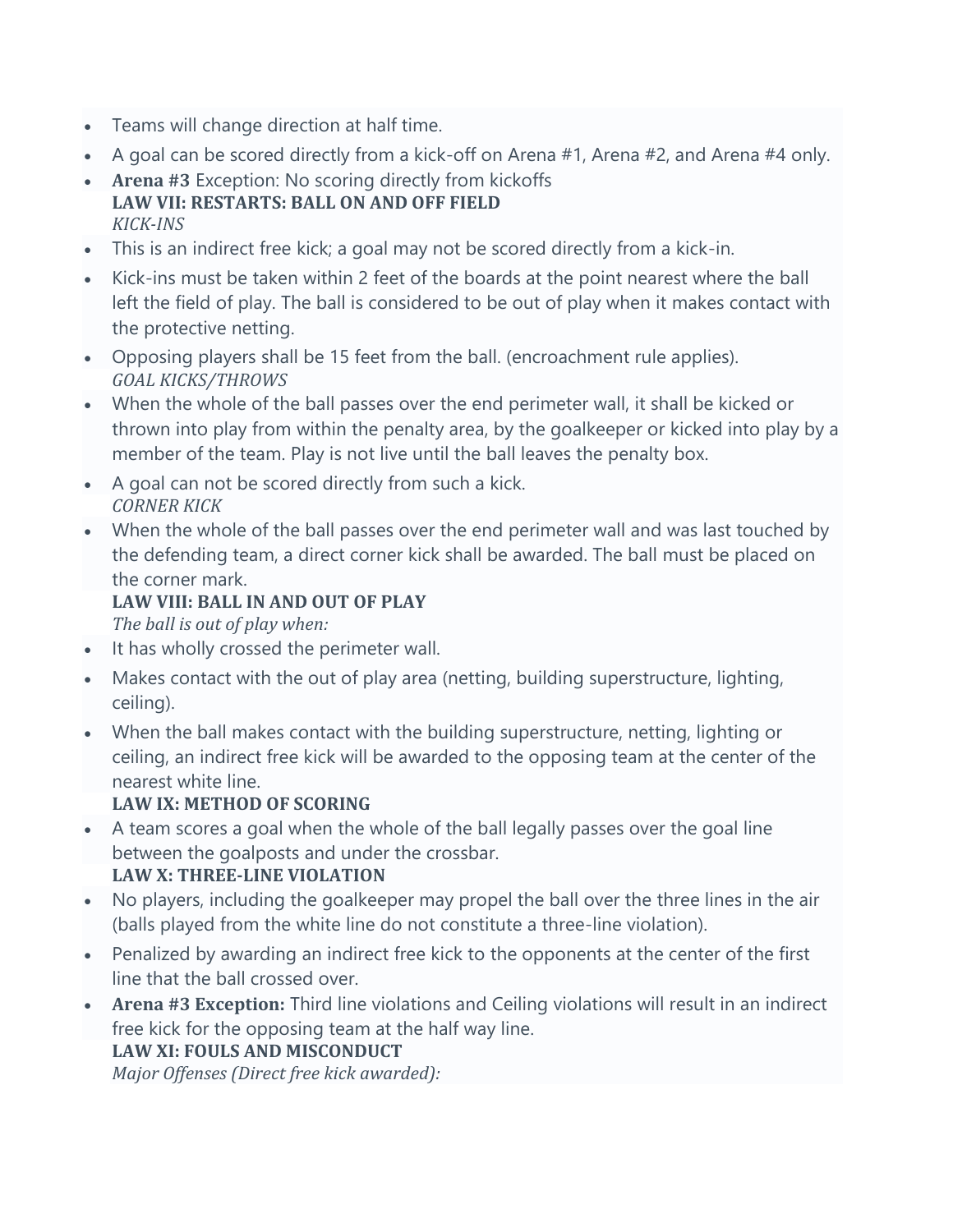- Boarding is defined as propelling or attempting to propel an opponent into the perimeter wall. The person closest to the board on a boarding foul has the right of way. There is a 3 foot safety zone from the perimeter wall around the entirety of the field. Any shoulder charges or tackles that propel a player into the boards or have the potential to propel a player into the boards will result in a foul. In addition a time penalty must be issued. Shoulder charges and tackles from the side or from behind are not permitted within 3 feet of the boards. A red card will be issued for these types of tackles at the referee's discretion.
- Charging the goalkeeper, except when he/she has passed outside his/her penalty area
- Kicking or attempting to kick an opponent.
- Tripping or attempting to trip an opponent.
- Jumping at an opponent.
- Charging an opponent in a violent or dangerous manner.
- Charging or tackling an opponent from behind.
- Slide Tackling at any time Note exceptions for goalkeeper. Goalkeepers can slide on their side hands first to the ball.
- Striking or attempting to strike, spit at or threaten an opponent.
- Holding an opponent.
- Pushing an opponent.
- Any player (except goalie) who slides in the box in order to prevent a goal will receive a yellow card and a penalty kick will be awarded.
- Intentionally handling the ball (except goalkeepers within their own penalty box). In addition, a direct free kick will be awarded when the ball strikes the hand if it gives that player or their team an advantage. For example: a player kicks the ball into an opposing players hand which subsequently lands the ball at the opposing players feet, thus giving them an advantage. Note- Players are allowed to protect their bodies with their arms as long as their arms are against the body. If the hands or arms leave the body to meet the ball this will be considered intentionally handling the ball. *Minor Offenses (Indirect free kick awarded):*
- Player in possession of the ball uses both hands to hold onto boards or glass in order to gain an advantage.
- Obstructing an opponent.
- Illegal substitution (Substituting a goalie without permission of referee during a stoppage, having too many players on the field, or a substitute exiting the box before the player they are replacing leaves the field).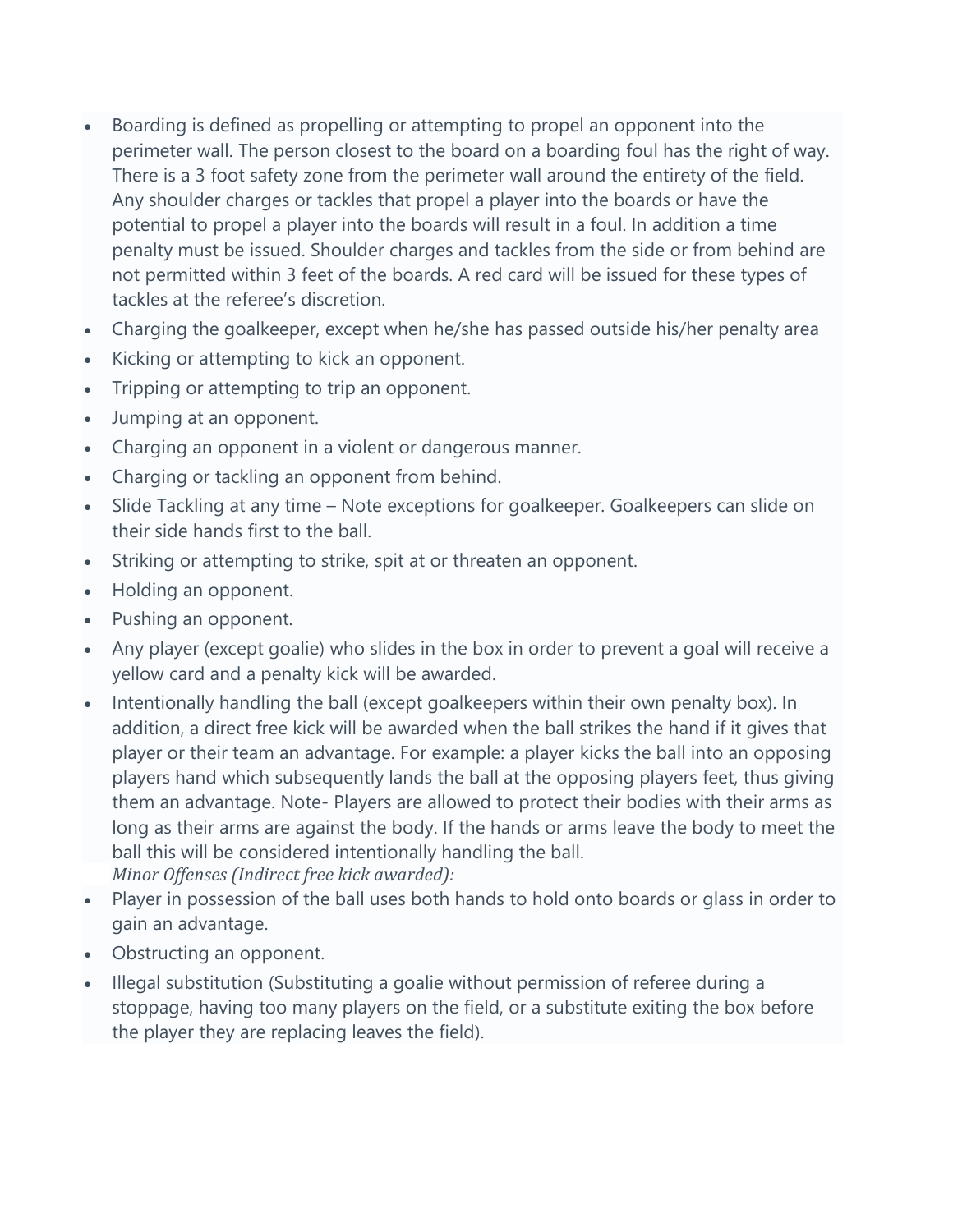- Delaying game: If a player taking the kick or throw delays the taking for longer than five seconds after having been signaled to do so by the referee, the ball shall be turned over to the opposing team for an indirect free kick.
- Bicycle kicks and diving headers are considered dangerous play and are not allowed.
- Going to the ground in order to play the ball or playing the ball while on the ground (Note: if in box to prevent a goal, see Major Offenses) *A player shall receive a 2-minute penalty (blue card) if he/she:*
- Violates in a flagrant way any of the items listed as an "Offense" in Law XII or for:
- Goalkeeper Endangerment: Endangering the goalkeeper within his/her penalty area by sliding or charging him/her, regardless of whether he/she is in control of the ball.
- Players' Unsporting Behavior: Players displaying trickery, delay of game, dissent, referee abuse, persistent fouls, illegal substitutions, encroachment or behavior which, in the referee's discretion, does not warrant another category of penalty. *A player shall be cautioned (yellow card) if he/she:*
- Persistently infringes the laws and house rules. This caution becomes a red card after being warned.
- Shows by word or action dissent at any referee decision.
- Is guilty of unsportinglike conduct.
- Receives a second 2-minute time penalty for a major or minor offense. *A player shall be ejected (red card) if he/she:*
- Is guilty of boarding from a shoulder charge/tackle or tackle from behind that propels or has the potential to propel a player into the boards.
- Is quilty of violent conduct or serious foul play. (Pushing or shoving in order to invite or incite an altercation will be considered serious foul play and/or violent conduct and will be a red card)
- Uses foul , abusive, threatening or racial language, that is personal, provocative or public.
- Spits on the field, in the player box or anywhere else in the facility.
- Chews gum on the field, in the player box or anywhere else in the facility.
- Persists in misconduct after being cautioned.
- Receives a third 2-minute time penalty for a major or minor offense.
- Receives two yellow cards or any combination of cards that total six penalty minutes.
- If a player is red carded, they must leave the facility. *Goalkeeper Restrictions:* Once a goalkeeper has gained control of the ball during play with his/her hands he/she:
- Must release the ball into play within five (5) seconds (can be to own feet).
- After releasing, cannot play the ball again with his/her hands until it has been touched by an opponent, or goes out of play.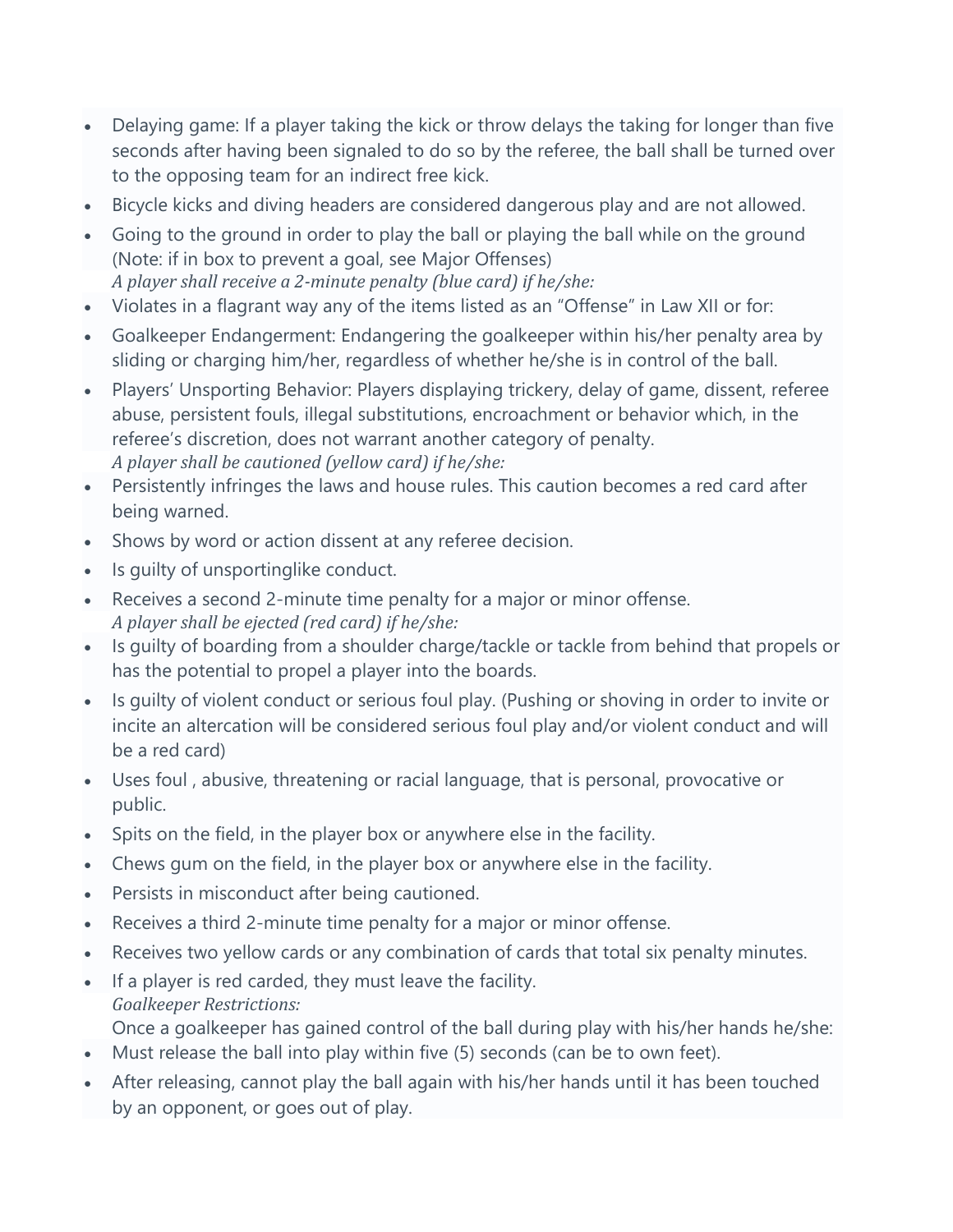- At no time may a goalkeeper handle a ball with their hands that is intentionally played to him/her by the foot from a teammate.
- At no time may a keeper handle a ball with their hands after he/she has touched the ball outside the penalty box.
- Once a goalkeeper leaves the penalty area then he/she becomes a normal field player and is subject to all rules regarding field players, including the no slide rule.
- Goalkeepers are allowed to slide on their side, hands first to the ball. Any sliding feet first towards the ball with an opposing player within playing distance will result in an indirect free kick for dangerous play. Contact with an opposing player with a feet first slide will result in a foul. A slidetackle in this manner will also result in a foul.
- Punishment for any of the above will be the awarding of an indirect free kick from the top of the penalty area.
	- *Delay of Game:*
- If a player intentionally delays the game, the referee may award a time penalty for delay of game.
- If a player, in the opinion of the referee, feigns an injury, the referee may award a 2 minute time penalty for delay of game.
- If a player/team intentionally delays the game with less than 2 minutes in each half of play, the official may stop the clock to award any necessary time penalties or to award a free kick or penalty kick.

*Time Penalties/Cards:*

Time penalties fall into three categories:

- 1. **Red** 5 minute penalties = Red / two yellows / three blues (Accumulation of 3 red cards in a 12-month period will result in an automatic 1 year suspension.)
- 2. **Yellow** 4 minute penalties = Yellow or two blues (Accumulation of 2 yellow cards within one session will result in an automatic 1 game suspension.)
- 3. **Blue** 2 minute penalties = Blue card (Accumulation of 4 blue cards within one session will result in an automatic 1 game suspension.) A time penalty of 5 minutes is awarded at the time a player is ejected; the team will play short one player for 5 minutes. The player who is red carded must leave the facility. *A Time Penalty will be awarded for:*
- Breach of any house rules (i.e. chewing gum on the field, slamming gates, etc.).
- Illegal substitution and illegally entering the field of play.
- Player re-entering game without making equipment adjustment.
- Any of the major offenses.
- Any of the minor offenses.
- Delay of game.
- Unsportinglike conduct.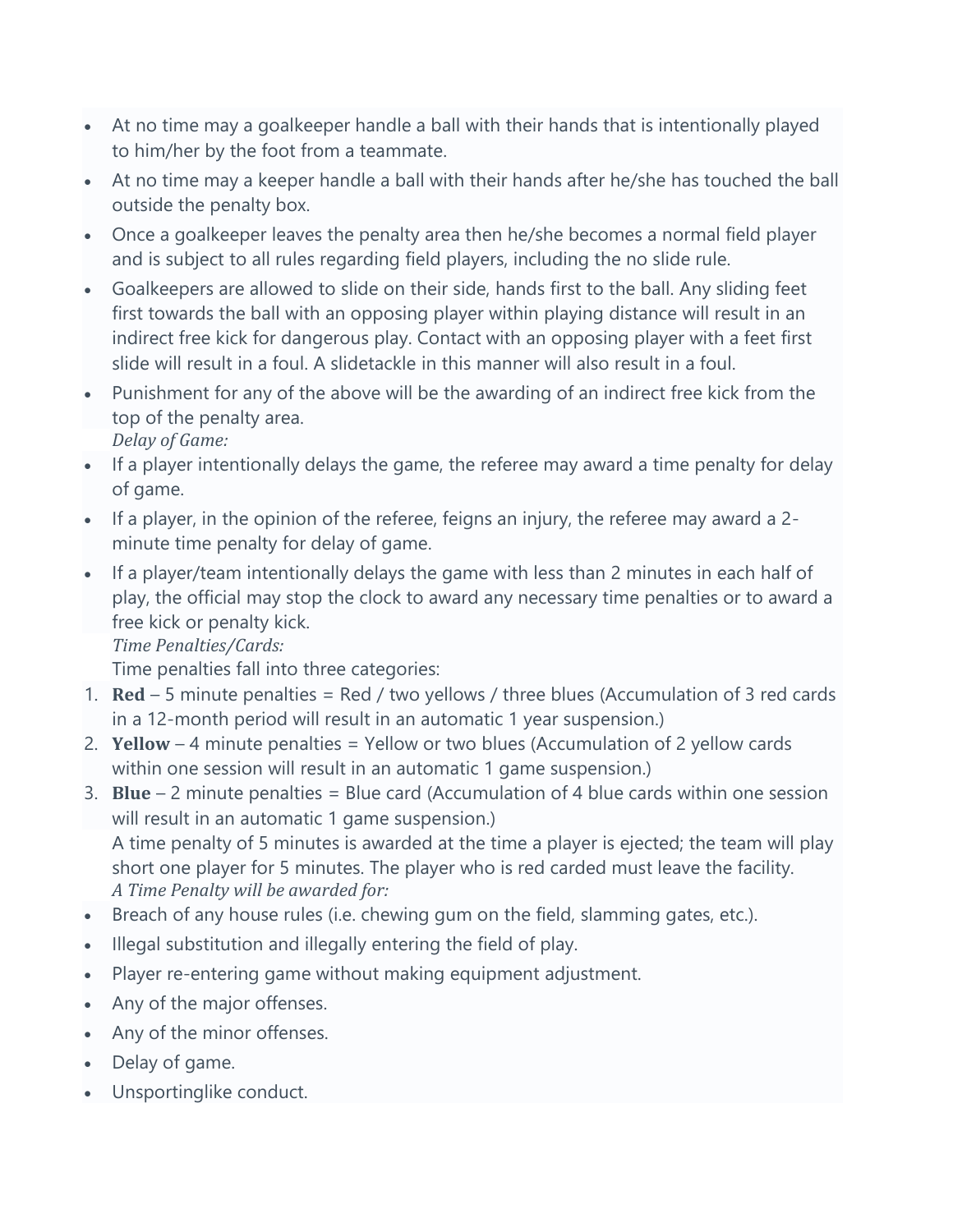- Encroachment on free kicks.
- Leaving door(s) unlatched while not in use.
- Striking a light fixture or ceiling (2 minute penalty). No time penalty will be awarded from an incidental deflection or playing the ball off the head. In the interest of sportsmanship, the opposing team may choose to waive a ceiling violation time penalty at their discretion. This is the only time penalty that can be waived. Exception: No penalty will be issued for U6-U10 leagues. *Release of Players from the Penalty Box:*
- Only at the expiration of their full time penalty; penalty time will carry over to the next time period of play (i.e. to the second half or over-time periods).
- After a goal is scored against their team, and the time penalty was for a ceiling violation. (All other violations must serve the full time).
- Only one player can come out per goal, which will be the player who was sent off the field first.

#### *Bench Penalty:*

Unsportinglike conduct from a team box will result in a verbal warning against the team; should the conduct persist, a bench penalty will be issued against the offending team and the team manager/coach must remove one of the field players to serve a time penalty.

## **FREE KICKS**

*The following apply to all restarts:*

- Ball is in play when a player has touched it.
- Opposing players shall be 15 feet from the ball.
- Player taking a kick cannot play it again until someone else touches the ball. **ENCROACHMENT**

*The following applies to direct and indirect free kicks:*

- Opposing players must immediately give the required distance on all free kicks. Any opposing player who delays or interferes with the taking the kick shall be considered guilty of encroachment and a 2-minute time penalty shall be assessed.
- If a player requests the distance to be walked off, the referee will notify teams that play will restart on his/her whistle and walk off the distance. Any players not complying with giving the distance shall be issued a blue card for encroachment.
- **Arena #3 Exception:** All free kicks are indirect (except penalty kicks). 10 feet on all free kicks.

## **MANAGER/PLAYER RESPONSIBILITY**

It is the responsibility of each player to be aware of their playing status and abide by any suspensions/fines levied by the Disciplinary Committee. It is the responsibility of the team manager to be aware of the status of their roster and eligibility of all players. Failure to comply with suspensions or attempting to play/use illegal players will result in a fine and/or suspension. Should a manager be unable to control their players after a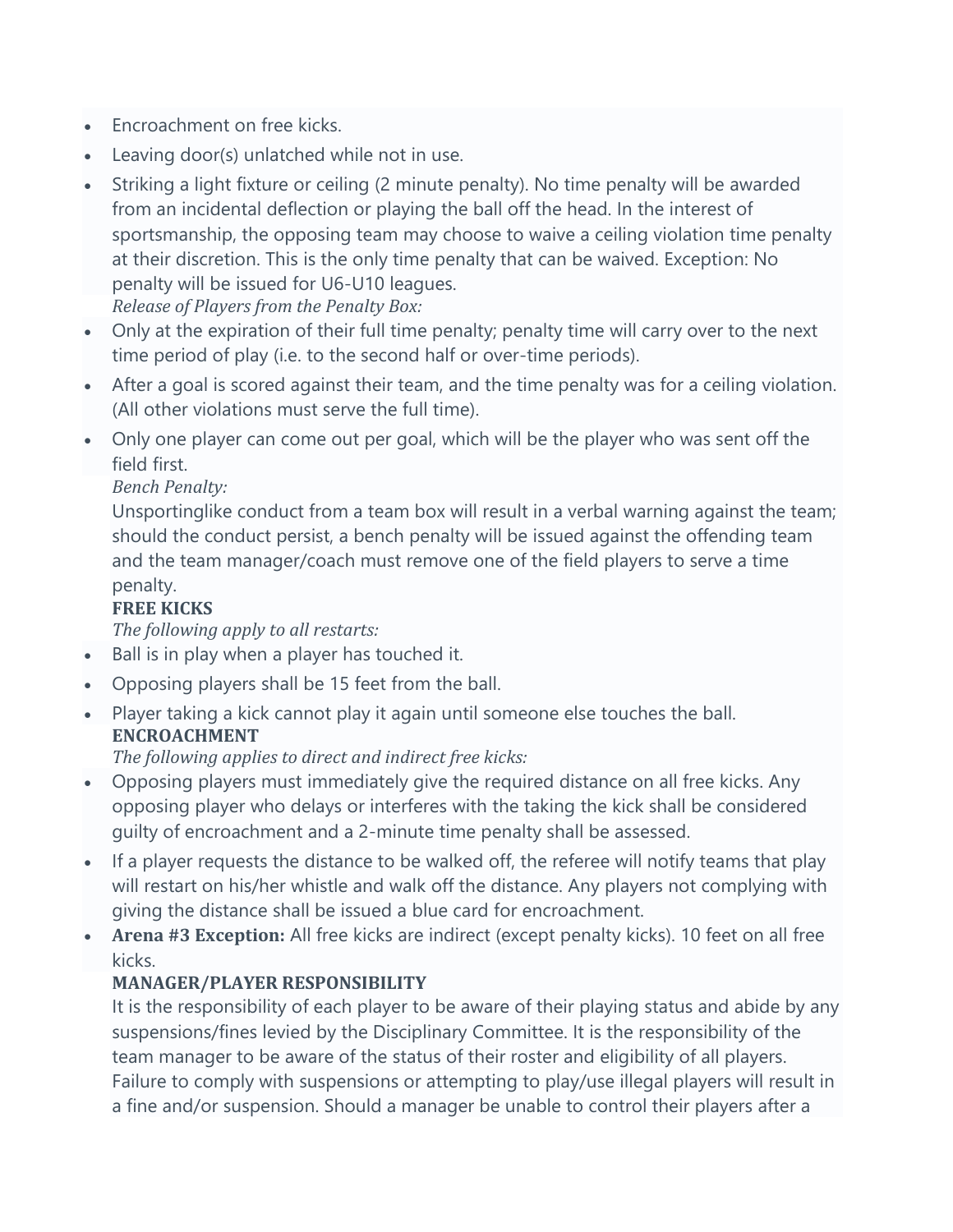red card is issued, the manager may also be suspended and/or fined.

# **RED CARD POLICY**

Any player or coach sent off during/after a game by a referee will be suspended from future play in all divisions until notified of their suspension status by Sports City Management. Players are typically notified within one business week of receiving the red card. There is a mandatory minimum \$25 fine for all red cards issued. All fines are donated to a youth scholarship program. A suspended player must pay their fine as well as serve their required suspension before they are eligible to return to play. As soon as a player receives a red card, the player/coach is not permitted to remain on the premisis or return to the facility until their suspension has been served. The fine will double for each subsequent red card received after the initial red card, within a 12 month period. Any player receiving 3 red cards within a 12 month period is subject to a 1 year minimum ban. The referee's report and staff reports will go before the Disciplinary Committee for review. The following guidelines are used by the Disciplinary Committee to help determine suspension times:

# **SPORTS CITY SUSPENSION GUIDELINES**

*Game(s) suspension, plus a fine:*

- 1. Accumulation of cards (3 blues, 2 yellows or a combination that results in a red card)
- 2. Spitting on the field.
- 3. Chewing gum on the field.
- 4. Baiting an opponent to fight.
- 5. Foul/abusive language directed towards opponent, referee or staff member.
- 6. Intentional hand ball.
- 7. Physical intimidation tactics towards opponent.
- 8. Kicking/throwing the ball at opponent.
- 9. Threatening opponent. *1-Year or more suspension, plus a fine:*
- 1. Violence or attempted violence towards another player.
- 2. Threat of violence towards a referee or staff member.
- 3. Receiving 3 red cards in a 12 month period.
- 4. Spitting on/at opponent.
- 5. Kicking/throwing the ball at referee or staff member.
- 6. Multiple violations of the guidelines above. *Lifetime ban from Sports City:*
- 1. Violence or threat of violence towards a referee or staff member.
- 2. Multiple 1 year suspensions.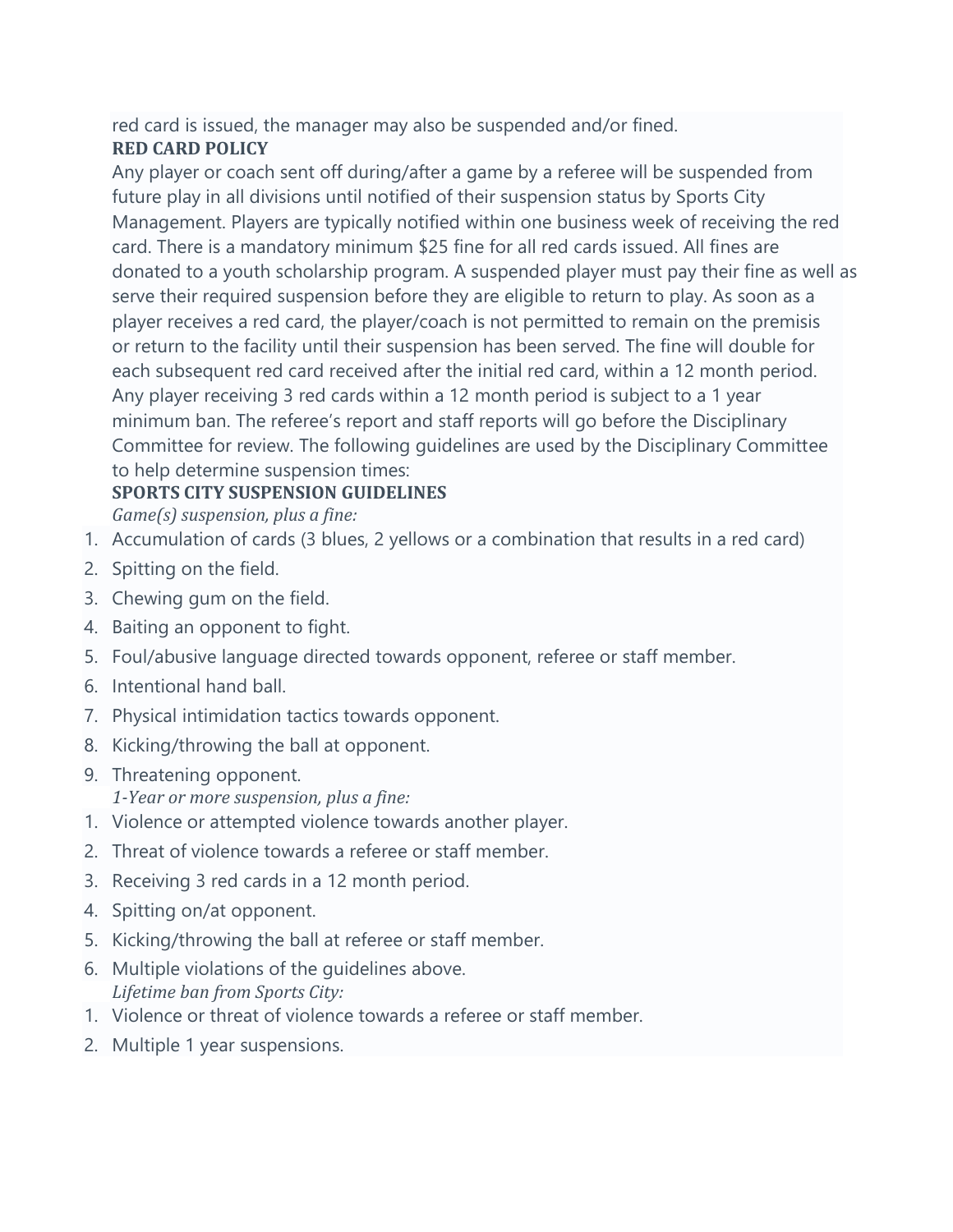**THE ABOVE LISTED GUIDELINES ARE NOT INTENDED TO BE ALL INCLUSIVE AND SPORTS CITY RESERVES THE RIGHT TO SUSPEND AND FINE CUSTOMERS FOR ANY AND ALL BEHAVIOR THAT VIOLATES ANY POLICIES, PUBLISHED OR NOT. SPORTS CITY RESERVES THE RIGHT TO RETROACTIVELY ASSIGN RED CARDS AND SUSPENSIONS/FINES BASED UPON REVIEW OF ANY GAMES OR INCIDENTS THAT TAKE PLACE ON SPORTS CITY/EPICENTER PROPERTY TERMINATION OF PARTICIPATION**

Sports City reserves the right to terminate participation for all players/teams that violate any policies, rules and guidelines. Any player/team that is suspended or banned will automatically forfeit their membership/team fees during the duration of their suspension.

#### **LAW XII: PENALTY KICKS AND SHOOTOUTS** *PENALTY KICKS*

- Time shall be extended at the end of each period to allow the taking of a penalty kick or a shootout.
- All players except for the penalty kick taker and the goalkeeper must stand behind the closest third line.
- Any of the "Major Fouls" inside the penalty box will result in a penalty kick.
- **EXCEPTION:** In all coed leagues, penalty kicks must be taken by a woman.
- **Arena #3 Exception:** All penalty kicks are taken from the center of the third line, and all other players must stand behind the halfway-line. *SHOOTOUTS*

A Shoot Out is awarded in all Arena #1, Arena #2, and Arena #4 Leagues for the following Fouls committed by a Defender in his or her Defensive Half of the field in a breakaway situation:

- Last player Foul. A Foul against an attacking player going towards the Goal in the defensive half of the field where the defender is the last player on the team between the attacking player with the ball and the Goal (not including the GK).
- Any foul by GK outside the penalty Area or GK Intentional Handball outside the Penalty Area.(Note: Once play is established in that half of the field, it is no longer considered to be a breakaway)

*APPLICATION OF SHOOTOUT:*

- 1. The ball is placed on the center of the attacking third line. Any player on the field at the time of the foul may take the Shootout.
- 2. All players of the Attacking Team stand behind the halfway line and Outside of the Center circle. Players of the Defending Team stand behind the halfway line and Inside of the Center Circle.
- 3. The goalkeeper has at least one foot on his goal line and may not move off of it until after the Referee whistles the Shootout to begin.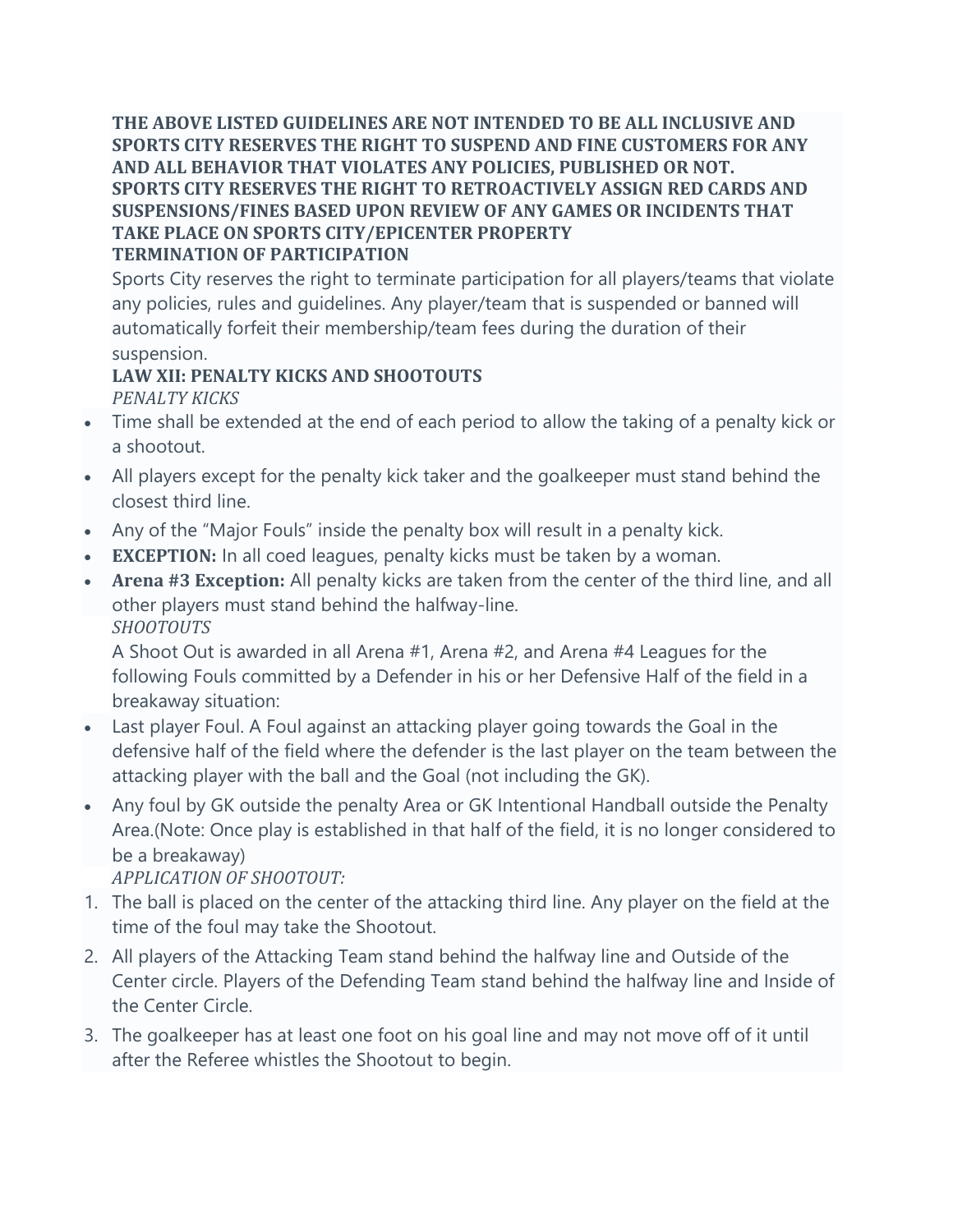- 4. Once the Referee whistles the Shootout to begin, from that moment, all of the players behind the halfway line may move into the attacking half of the field. The player taking the Shootout plays the ball forward using any legal manner to score (e.g., direct shot on goal, dribbling and shooting, playing the ball off of the boards, passing to a teammate, etc.), and play resumes.
- 5. Neither team may substitute for the first three (3) seconds of a Shootout. Such a substitution shall be assessed a two (2) minute penalty. The player coming on serves the 2-minute penalty, which shall not accrue against that player for purposes of multiple accumulated time penalty ejection.
- 6. The goalkeeper shall be restricted to goalkeeping privileges while inside the penalty area. Any foul committed by the goalkeeper, regardless of field position, shall result in a penalty kick and can be taken by any member of the offended team. The goalkeeper shall serve the appropriate time penalty, which shall be recorded.
- 7. If a shootout infraction is called near the end of a half and the horn sounds after the foul is called, the game shall be extended to a 10 second hand count to allow the shootout to conclude without adding any time to the Scoreboard Clock.

# **Addendum Rules**

#### **ADULT COED SOCCER**

*Referees will strictly enforce the following special rules:*

- Coed teams are comprised of three women on the field of play.
- Exception: If a women is Serving a two-minute penalty or if a team has only one or two women present the team will play short-handed. Any number of women may play as long as one man is fielded. A team may never play more than four men, including the goalie. If the goalie is female, there can be no more than 3 men on the field.
- In the event that only one (1) woman is fielded and issued a blue or yellow card, a man must serve her penalty. If a red card is issued the game shall be terminated and subject to forfeiture.
- Women must take all penalty kicks awarded.
- Macho Rule: The intent of the Macho Rule is to protect female players from uncontrolled and unreasonably aggressive play by male players. If a man's charge or tackle is too rough or aggressive against a woman or the male player attempts to take advantage of gender differences through physical or verbal intimidation, a free kick will be awarded and a time penalty may be assessed. In addition, an indirect free kick may be awarded for any kick taken by a male player with excessive force in the direction of a female player, and within an arc described by her arm span, which rises above her waist level. This will be enforced for all kicks taken outside of the offensive 3rd of the field. A time penalty may also be issued.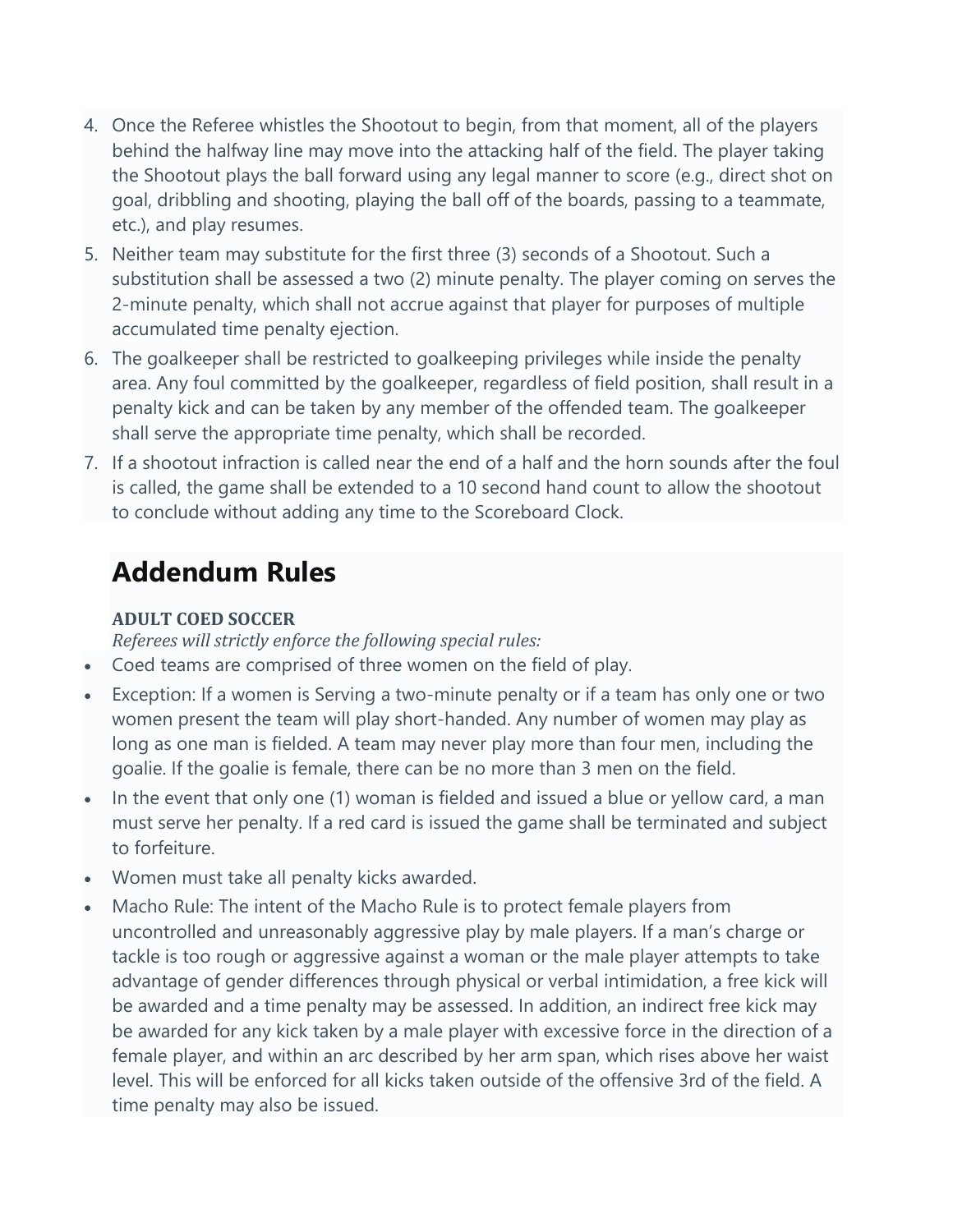**Youth Heading Rule: Per U.S. Soccer, headers will only be allowed for U12 age groups and above. If a player in a younger age group intentionally heads the ball, the referee shall stop play and award an indirect kick to the opposing team at the spot of the infraction. In the event that this takes place in the goal box, the kick will be moved to the top of the goal box for restart. SPLIT FIELD LEAGUE RULES**

- 4 players on the field per team (no goal keepers).
- 3 players minimum for U8 rec leagues.
- There is no score kept in split field leagues, as these are developmental leagues.
- The ball will be considered out of bounds if it makes contact with the side or back of the goals, if it hits the field netting, or if it goes beyond the dividers.
- All kicks are indirect.
- Encroachment distance is 5 feet.
- There is no three-line violation, and no ceiling violation.
- For U6 Coed, the four field players can have any make-up of male or female players. No minimum amount of players required.
- For U6 Coed, there is no referee, but one coach per team may be on the field to help instruct players.

# **SPORTSMANSHIP RULE**

Any team that wins a game by more than 10 goals will receive an automatic forfeit for that game. The only exception to this rule is if a team scores an own goal (puts the ball in their own net) once the other team has a ten-goal lead. In that case, the referee will mark it as an own goal, and it will not count toward this ruling. In the meantime, we would ask for your cooperation in addressing this issue with your own team. Please consider good sportsmanship when playing. Thanks for your help in keeping it fun for all.

# **HANDICAP LAW**

*A team leading by four (4) goals has two options:*

- 1. The team will not be permitted to have more than two attackers in the attacking third of the field. The attacking third of the field will be defined as the area between the last white line and the goal. Violation of this law will result in an indirect free kick awarded to the defending team. The kick will be taken from the center of the closest white line.
- 2. The team ahead may take off one player and play short handed, allowing unlimited amount of attackers in the attacking third of the field. The referee must be informed before the team pulls a player off or puts him/her back on.
- 3. Teams that continue to score and/or play too aggressively in a one sided game may be assessed a team bench penalty or have their game forfeited for unsportinglike conduct. This is at the discretion of the referee and Sports City Management and is done in the spirit of maintaining sportsmanship, safety and friendly competition in all of our leagues.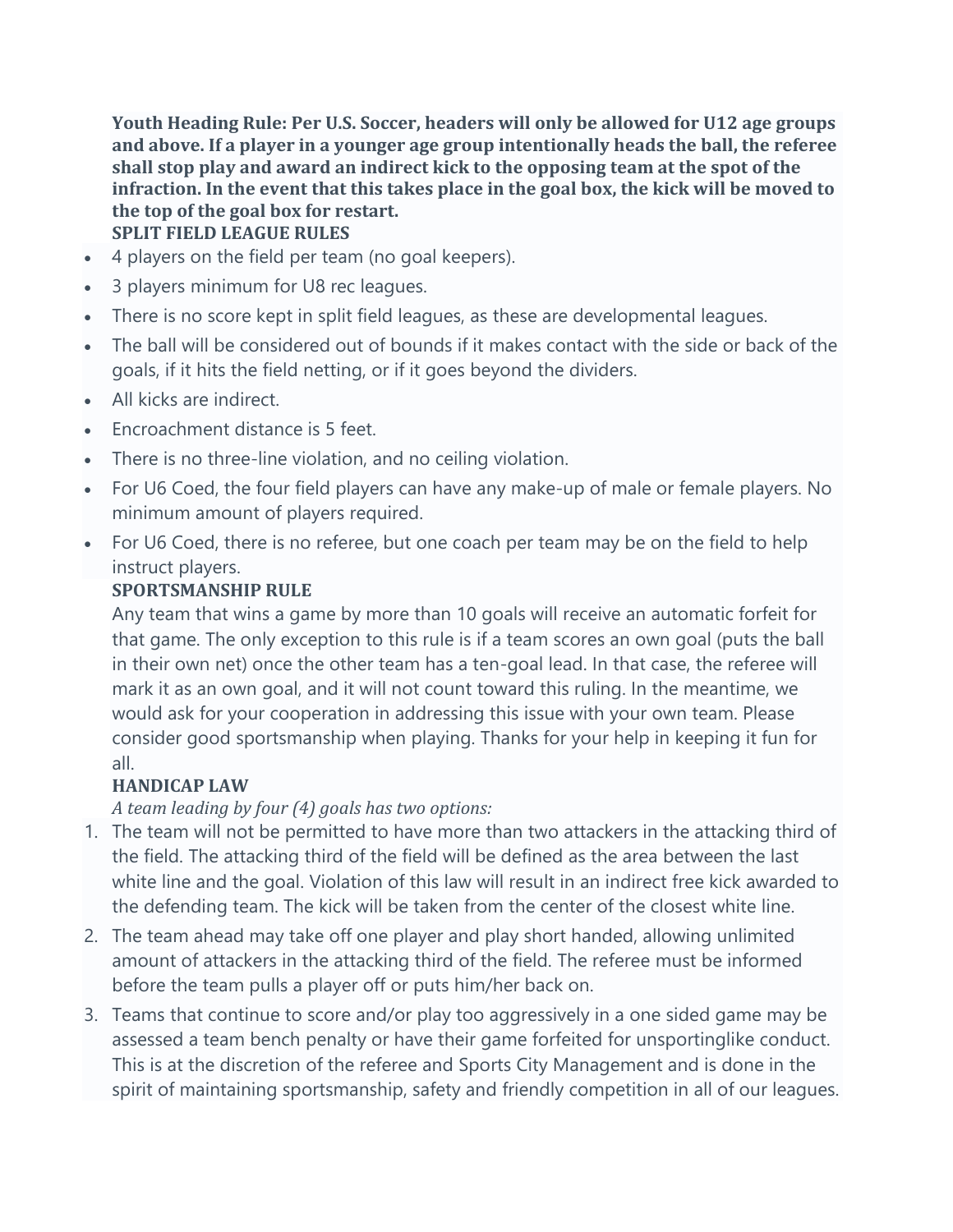4. **Exception:**There will be no handicap law for Men's Open division 1 Leagues. Arena #3 Exception: Handicap rules apply to teams leading by 6 goals or more. All teams 1 player within the attacking third.

#### **ADULT LEAGUE AGE GROUPS**

- Open Over 18 (players 18 years & older). Exception: 16 and 17 year olds can play with parents' initials on youth waiver.
- Over 25 (players 25 years & older, no exception)
- Over 30 (players 30 years & older, no exception)
- Over 35 (players 35 years & older, no exception)
- Over 40 (players 40 years & older, no exception)
- Over 50 (players 50 years & older, no exception) Please note that younger players are not allowed to play up in age group. Please take the time to assess the age group and level of your team when signing up for the league. Sports City reserves the right to determine if a player is too young or too advanced for a given division and remove the individual from the team roster. This is done in the spirit of maintaining parity in a given division.

#### **ARENA #3 RULES & REGULATIONS**

*All rules for Arena #3 are the same as Arena #1, Arena #2, and Arena #4, with the following exceptions:*

- No scoring directly from kickoffs.
- All free kicks are indirect (except penalty kicks).
- 10 feet on all free kicks.
- Handicap rules apply to teams leading by 6 goals or more. The team will not be permitted to have more than 1 player in the attacking third of the field.
- Third line violations and Ceiling violations will result in an indirect free kick for the opposing team at the half way line.
- When 2 or more players from the same team are given time penalties: 4 players (including the goalkeeper) must still be on the field.
- All Penalty kicks are direct and taken from the center of the third line. **ADULT 5v5 (4+GK) LEAGUE ARENA #3 RULES & REGULATIONS** *All rules for Arena #3 4v4 Leagues are the same as Arena #1, Arena #2, and Arena #4, with the following exceptions:*
- No scoring directly from kickoffs.
- All free kicks are indirect (except penalty kicks).
- All Penalty kicks are taken from the center of the third line.
- 10 feet on all free kicks.